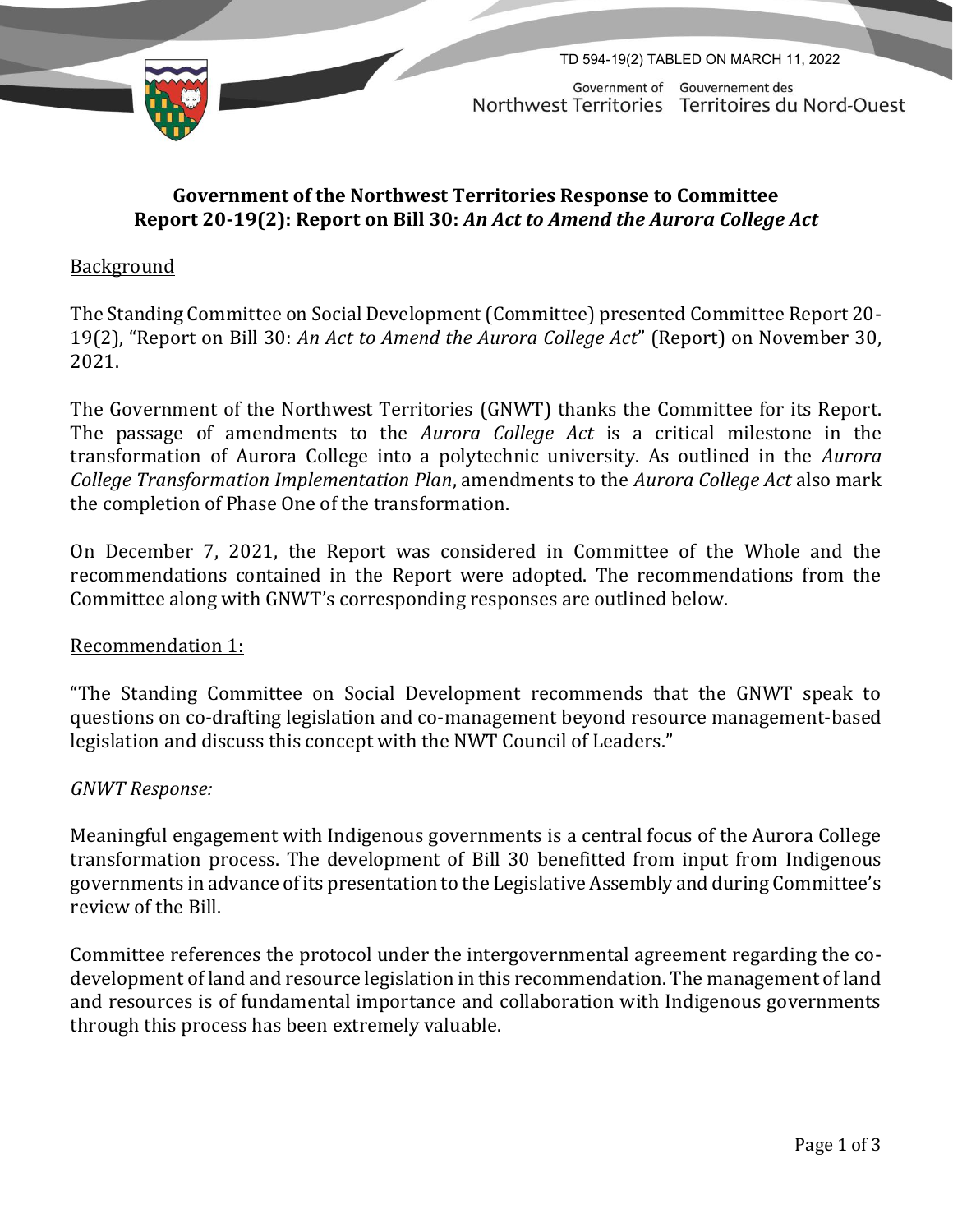At this time, the protocol does not apply to legislative processes initiated by social envelope departments. However, the GNWT continues to learn from the new approach to land and resource legislation and it may inform approaches to other types of legislation in the future.

The GNWT agrees to explore the interest and potential for early engagement in legislative processes beyond the area of land and resources with its Modern Treaty and Self-Government Partners. We are committed to examining processes that establish common priorities and opportunities for cooperation and collaboration.

#### Recommendation 2:

"The Standing Committee on Social Development recommends that the Department of Education, Culture, and Employment and Aurora College take note of this request that engagement timelines are respectful and sufficient for stakeholders to support meaningful consultation and ensure that the timeframes for engagement and consultation concerning the polytechnic university are adequate."

#### *GNWT Response:*

Over the past five years, direct and indirect input has supported the transformation. This includes engagements during the development of the *Aurora College Foundational Review Report, the Government Response*, and the *NWT Post-Secondary Education Strategic Framework 2019-2029*, as well as during the legislative process leading to completion of the *Post-Secondary Education Act* and the development of approaches that are included in the amended *Aurora College Act*. These engagements have allowed for input on a wide range of issues that are directly related or significantly overlap the system of governance.

Knowledge shared by Indigenous governments helped to strengthen amendments to the *Aurora College Act* and will inform the development of a polytechnic university that is reflective of the people it serves. To support respectful and meaningful engagement, the GNWT and Aurora College developed an *Aurora College Transformation Approach to Indigenous Engagement* (March 2020) which outlines the GNWT's and Aurora College's approach to engagement with Indigenous governments during the transformation process.

The *United Nations Declaration on the Rights of Indigenous Peoples* and *the Truth and Reconciliation Commission of Canada: Calls to Action* provide the basis for the approach and how GNWT and Aurora College will engage.